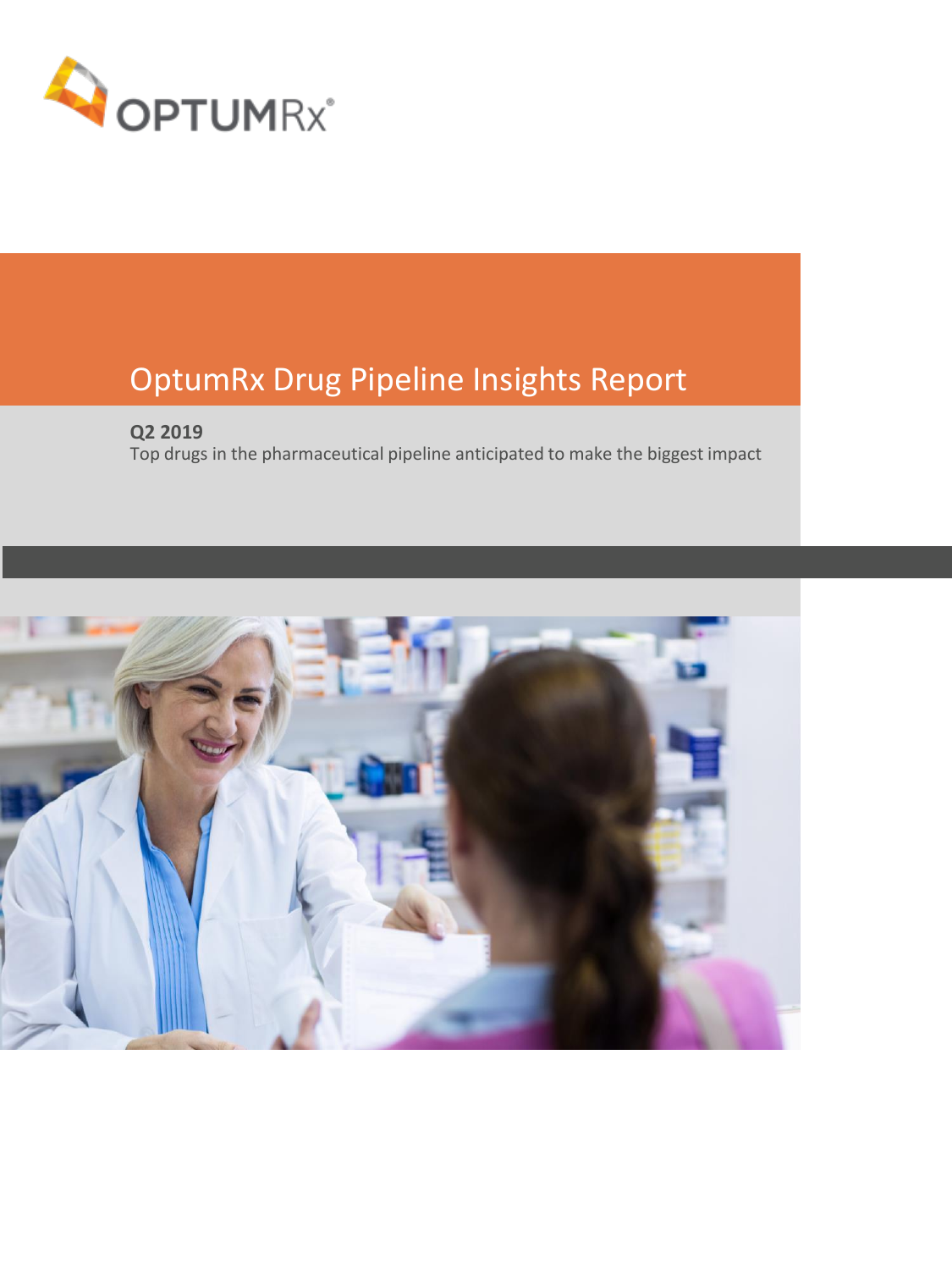# An Introduction

from Sumit Dutta, Chief Medical Officer at OptumRx

#### Monday, May 20, 2019

I am pleased to be able to share our inaugural *Drug Pipeline Insights Report.* Our goal for this report is to regularly detail key drugs in the development process that we anticipate being approved by the U.S. Food & Drug Administration (FDA) in the near future. Using our unique position in working with stakeholders across the health care system, as well as our differentiated data, analytic and clinical tools, we have compiled this list of five drugs that we expect to make the biggest impact in terms of their clinical quality, effectiveness and cost.

OptumRx actively monitors the drug development pipeline based on a wide range of professional resources, as well as our ongoing insight into pharmaceutical companies' drug development programs. That data is shared with our P&T Committee so that they can consider drugs before they come to market and informs our clinically-based formulary design process.

The OptumRx Pharmacy & Therapeutics (P&T) Committee, comprised of independent physicians and pharmacists, is the driving force behind our formulary evaluations. The P&T Committee evaluates existing and emerging drugs based on scientific evidence in order to appraise those drugs in an unbiased and evidence-based way. The P&T Committee meets regularly, and its deliberations are open and transparent to OptumRx customers and prospective customers.

OptumRx is proud to be known as a leading pharmacy care services business. Our 28,000 dedicated employees are working every day to promote safe, high-quality, and cost-effective use of prescription medications, while achieving the best possible health outcomes for the members we serve. I hope this report will add to your understanding of this critical marketplace.

Snit-Dutter MD



**SUMIT DUTTA CHIEF MEDICAL OFFICER AT OPTUMRX**

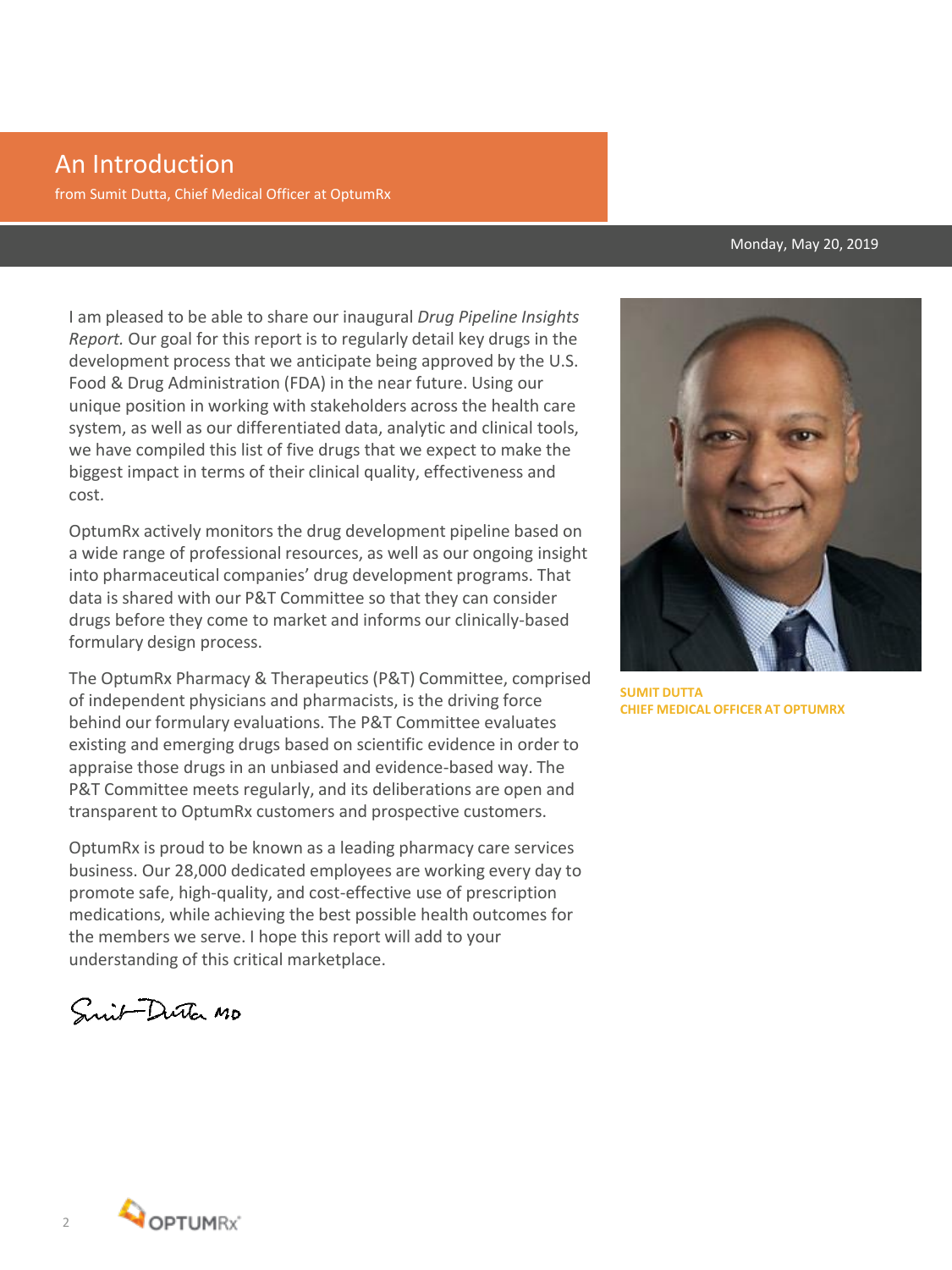## Drug Overview



### **Onasemnogene abeparvovec, brand name Zolgensma®**

Zolgensma is a gene therapy drug for patients with spinal muscular atrophy (SMA), a chronic disease characterized by the loss of specialized nerve cells that control muscle movement. Affecting approximately 1 in 11,000 babies, SMA is the number one genetic cause of death for infants. An existing treatment for SMA (Spinraza® [nusinersen]) involves administering the drug into the spinal cord by injection every four months. As a gene therapy drug, Zolgesma would be a one-time intravenous infusion with potential for long-term benefits.

Zolgensma embodies the continued emphasis on orphan drugs in the drug development pipeline and if approved by the FDA, would be the second gene therapy available. While believed to have the potential to cure SMA, it is expected to have a price point of several million dollars per patient. However, when considering that Zolgensma is a one-time treatment (compared to a lifelong regime of recurring treatments), Zolgensma has the potential to reduce overall costs associated with SMA, and most patients will want to try it.



## **NKTR-181**

NKTR-181 is a new opioid analgesic that differs from existing opioid analgesics in that it has a molecular structure that makes it more difficult to abuse, with a lower likelihood of developing dependency. In clinical trials, the chemical structure caused a delayed penetration into the brain with the potential for less euphoria usually attributed to other pain medications. However, studies also showed that patients had similar levels of drug liking compared to other opioids, thus leading some to be skeptical that NKTR-181's benefits will translate into less abuse in clinical practice.

NKTR-181 is particularly notable given the ongoing opioid epidemic in the United States. While NKTR-181 may provide hope for a safer opioid, if the abuse deterrence properties do not translate into reality, the drug will not have superiority over existing options, many of which are available as generics. If the anticipated benefits are proven, then adoption rates could be high since patients and prescribers will view it as a safer alternative to other opioids.



#### **Golodirsen**

Duchenne muscular dystrophy (DMD) is a rare genetic disease caused by a mutation in the gene responsible for production of the muscle protein dystrophin. Impacting 1 in 3,500 to 5,000 male births worldwide, DMD patients develop progressive muscle degeneration and weakness. Progressive muscle loss eventually leads to difficulty maintaining balance and walking, resulting in patients ultimately becoming wheelchair bound. DMD is considered universally fatal with death usually occurring before the age of 30 generally due to respiratory or cardiac failure.

Golodirsen targets a small subpopulation of DMD patients, only 8%, and addresses the genetic defect in a unique manner called "exon skipping"; the drug essentially provides a bridge over the genetic mutation found on exon 53 thus enabling production of a shorter but functional form of the muscle protein dystrophin. This drug is notable because it provides a treatment option for a serious condition with no other treatment options available and if approved, the majority of eligible DMD patients will seek treatment with it.

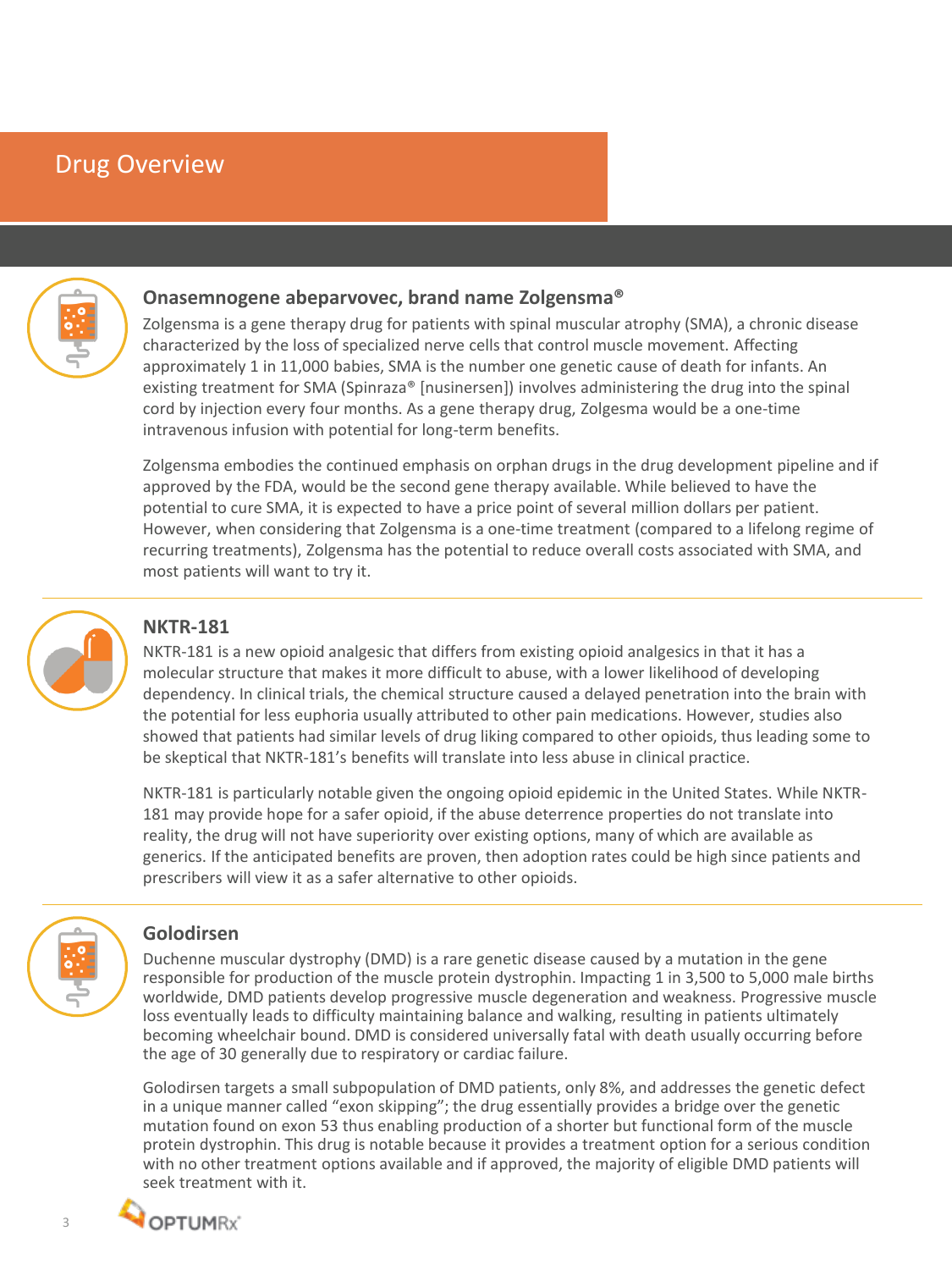## Drug Overview



#### **Upadacitinib**

Upadacitinib is a new oral treatment for adults with rheumatoid arthritis (RA), a chronic, progressive disease that can cause irreversible joint damage. Approximately 1.5 million people in the U.S. live with RA. Upadacitinib has high selectivity for the Janus kinase 1 (JAK1) enzyme, a mechanism of action similar to other oral JAK inhibitors such as Xeljanz® (tofacitinib) and Olumiant® (baricitinib). Upadacitinib is notable because it is the only product in the class to demonstrate superiority vs. Humira® (adalimumab) in RA patients at its expected approved dose. This data could give it an edge over competitors, potentially leading to widespread adoption.

Upadacitinib would be a late market entry in the class and there are also alternative treatment options for RA outside of the JAK inhibitor class. Many of the oral, non-biologic therapies are available generically whereas the biologic alternative therapies are generally still branded. Class-associated safety remains a potential concern, especially increased risk of serious infection, liver toxicity, and the potential for malignancies. RA is a large drug category, accounting for 25% of all specialty drug spending. Olumiant and Xeljanz have a price of \$26,000 and \$54,500 per year, respectively. TNF inhibitors such as Humira can cost more than \$50,000 a year per patient.



#### **Tafamidis meglumine, brand name Vyndaqel®**

Vyndaqel is a first-in-class oral treatment for a rare disease called transthyretin amyloid cardiomyopathy (ATTR-CM). With this condition, proteins accumulate in the heart, leading to heart failure, heart block, and sudden death. Approximately 100,000 people have ATTR-CM in the U.S. and only one to two percent of those patients are diagnosed today.

Recently approved by the FDA for the treatment of ATTR-CM in adults to reduce cardiovascular mortality and cardiovascular-related hospitalization, the introduction of Vyndaqel is notable for several reasons. First, Vyndaqel is the first and only FDA-approved treatment for ATTR-CM. Other existing medications treat the associated symptoms, and, in rare cases, heart (or heart and liver) transplants are an option. Second, Vyndaqel can be taken as an oral capsule. In addition to the different clinical effects, the other available drugs (Tegsedi® [inotersen] and Onpattro® [patisiran]) require either subcutaneous injections weekly or intravenous infusions every three weeks. Vyndaqel could also be important to patients because it has the potential to lower cardiovascular-related hospitalizations and mortality. However, the cost of managing this condition is considerable: Treatment with Tegsedi or Onpattro costs approximately \$450,000 per patient per year, and Vyndaqel costs approximately \$250,000 per patient per year. With this new treatment option now available for ATTR-CM, there will be more incentive to diagnose and treat ATTR-CM, and widespread adoption could create pressure on treatment affordability.

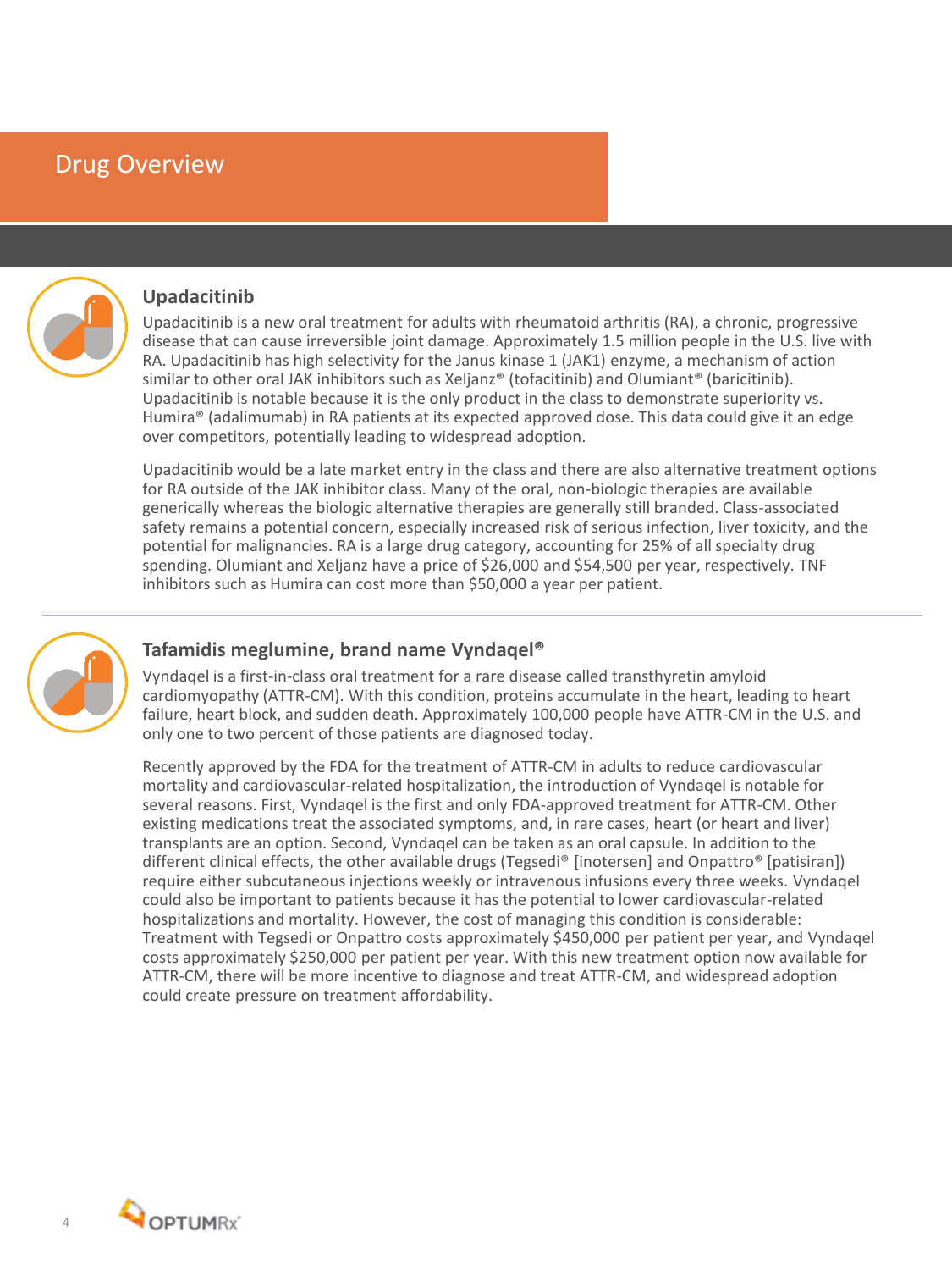Looking Ahead *Report Summary & Analyzation* 



The five drugs outlined in this report will impact payers, patients, and the general population, in terms of adoption, effectiveness, and anticipated cost.

For consumers, these drugs represent new options for certain niches within that condition. The introduction of several of these drugs gives consumers much-needed access to alternatives when first line treatments may have been ineffective. Prior authorization requirements are likely in order to ensure appropriate use.

Some of these drugs have outstanding questions about efficacy (magnitude and/or duration of benefit) or whether they are better than the treatments we already have today. This raises questions about how much value they bring to the table and if they are worth a premium price relative to existing options.

OptumRx evaluates the clinical merits of the drug in terms of safety and efficacy first and foremost when determining formulary inclusion. Only after this clinical evaluation is conducted is cost of the drug considered to determine tier placement. OptumRx will work to negotiate the best price to ensure that consumers have access to critical medications to treat rare, specialized health conditions at the lowest possible cost.

As payers and employers are tasked with coordinating the best possible care for their population, new drugs can be important for members seeking potentially more effective forms of treatment. When new products are effective and taken by patients who respond well, overall population health can improve, creating a more productive, healthy workforce.

OptumRx will continue to monitor new drugs in the pipeline to determine which will have the biggest influence on the prescription drug landscape.